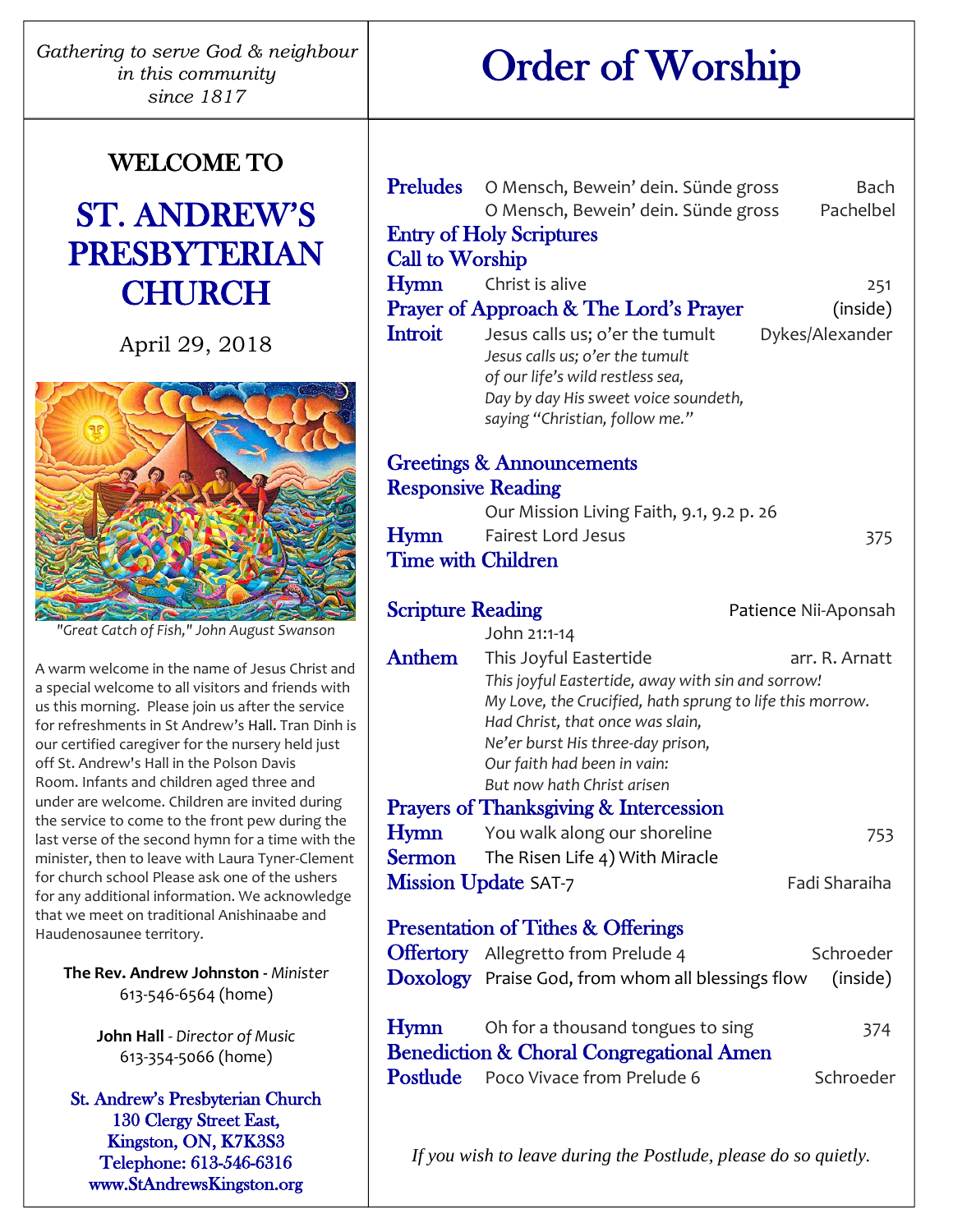# *The Lord's Prayer*

Our Father who art in heaven, hallowed be thy name. Thy kingdom come, thy will be done, on earth, as it is in heaven. Give us this day our daily bread, and forgive us our debts, as we forgive our debtors. And lead us not into temptation, but deliver us from evil. For thine is the kingdom, the power, and the glory, forever. Amen.

# *Ushers*

This morning – Philippe Gabrini, Sam Houston, Helene & Mike Pizzutto

# *Responsive Reading Living Faith*

*9.1 Our Mission* As God sent Christ to us, so Christ sends us into the world.

**We are here to proclaim Christ in word and deed.**

Mission is evangelism, the offer of salvation to all people in the power of the Holy Spirit,

**to be received through faith in Christ.** It asks people to repent of their sins,

**to trust Christ, to be baptised, and to enter a life honouring Jesus as Lord.** Mission is service,

**a call to help people in need and to permeate all of life with the compassion of God.**

*9.2 Our Mission and Other Faiths*

Some whom we encounter belong to other religions and already have a faith.

Their lives often give evidence of devotion and reverence for life.

> **We recognize that truth and goodness in them are the work of God's Spirit, the author of all truth. We should not address others in a spirit of arrogance implying that we are better than they.**

But rather, in the spirit of humility, as beggars telling others where food is to be found, we point to life in Christ.

> **We witness to God in Christ as the Way, the Truth, the Life,**

#### **and invite others to accept from him and forgiveness of God.**

We are compelled to share this good news.

# *Scripture Reading*

#### *John 21:1-14*

After these things Jesus showed himself again to the disciples by the Sea of Tiberias; and he showed himself in this way. Gathered there together were Simon Peter, Thomas called the Twin, Nathanael of Cana in Galilee, the sons of Zebedee, and two others of his disciples. Simon Peter said to them, 'I am going fishing.' They said to him, 'We will go with you.' They went out and got into the boat, but that night they caught nothing.

Just after daybreak, Jesus stood on the beach but the disciples did not know that it was Jesus. Jesus said to them, 'Children, you have no fish, have you?' They answered him, 'No.' He said to them, 'Cast the net to the right side of the boat, and you will find some.' So they cast it, and now they were not able to haul it in because there were so many fish. That disciple whom Jesus loved said to Peter, 'It is the Lord!' When Simon Peter heard that it was the Lord, he put on some clothes, for he was naked, and jumped into the lake. But the other disciples came in the boat, dragging the net full of fish, for they were not far from the land, only about a 100 yards off.

When they had gone ashore, they saw a charcoal fire there, with fish on it, and bread. Jesus said to them, 'Bring some of the fish that you have just caught.' So Simon Peter went aboard and hauled the net ashore, full of large fish, a hundred and fiftythree of them; and though there were so many, the net was not torn. Jesus said to them, 'Come and have breakfast.' Now none of the disciples dared to ask him, 'Who are you?' because they knew it was the Lord. Jesus came and took the bread and gave it to them, and did the same with the fish. This was now the third time that Jesus appeared to the disciples after he was raised from the dead.

# *Doxology*

Praise God, from whom all blessings flow; Praise God, all creatures here below; Praise God above, ye heavenly host; Praise Father, Son, and Holy Ghost. Amen.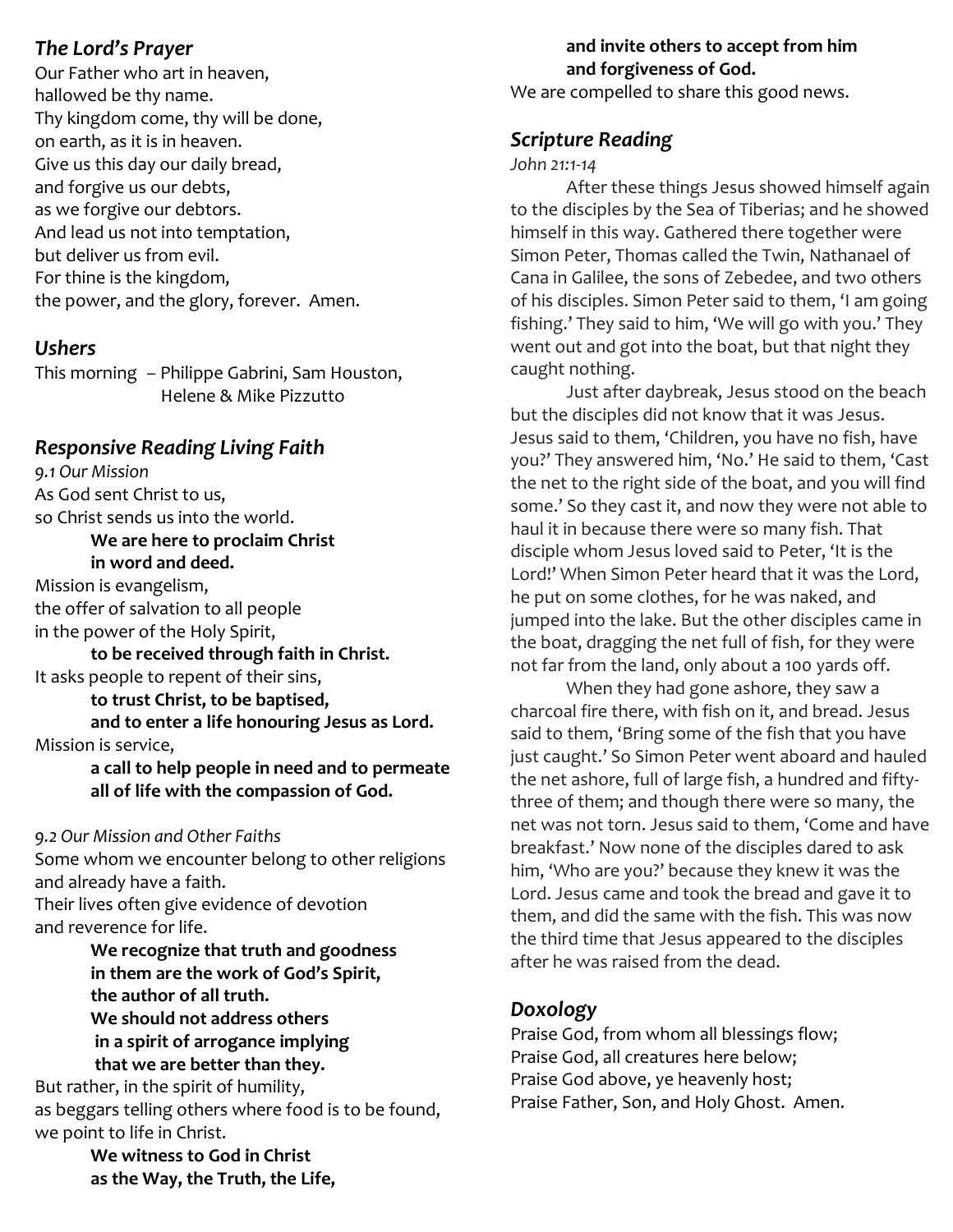# *Notes from the Director of Music*

Most of today's music comes from Germany and Holland. We continue to celebrate Easter with the great hymn "This Joyful Eastertide" as our **Anthem** (see hymn 259). The tune is sometimes called "Vruechten" because it was originally used in the 1685 Amsterdam Psalter for the words "How groot die Vruechten zijh". We more commonly refer to it as "Dutch Tune". British-American organist and composer Ronald Arnatt (b. 1930) is the arranger for the anthem.

Another great Easter hymn tune is "Lasst uns Erfreuen" (see hymn 255) with its great Hallelujahs at the end (the last Hallelujah is stretched out and will catch the uninitiated off guard). The opening two bars have a marked similarity to the opening bars of the second **Prelude** by Johann Pachelbel (1653-1706). It is based on the German Chorale *O Man, bemoan thy grievous sin* which is a hymn for Passiontide. The first **Prelude** is a harmonization of this by J.S. Bach. The tune first appeared in a Strassburg hymn book of 1525. The tune "Lasst uns Erfreuen" is first found nearly a hundred years later in a hymn book of 1623 from Cologne. Also from Cologne came Hermann Schroeder (1904-1984) who spent most of career there as an organist, composer and teacher at the university. Probably his best known work is his "Kleine Präludien und Intermezzi" and we hear two excerpts as the **Offertory** and **Postlude**.

When Mrs. Cecil Frances Alexander wrote the words for the hymn "Jesus calls us" in the 1800's, she didn't have a tune in mind and since then, not one tune can be closely associated with it. Just about every hymn book I referenced uses a different tune to go with this lovely hymn – the only hymn by the way that gives reference to St. Andrew (see #672). Even the Presbyterian Church in Canada can't make up its mind since the present *Book of Praise* uses a tune different from the previous book. The **Introit**, with a theme appropriate for today, uses a tune I grew up with composed by John Bacchus Dykes and it was used in the good old *Presbyterian Book of Praise* of 1972.

# *Today*

# **SAT-7**

This morning we extend a warm welcome to Fadi Sharaiha, who has come from his home in Milton ON to meet with the Mission Committee and share with us an update on the work of SAT-7, which we

support through our offerings designated 'Mission'. Please linger for a few minutes after the service as Fadi shows some slides of the work of this ministry.

#### **Prayer**

If you would feel supported by a time of personal prayer after the service, for yourself or others, please join a member of the prayer team by the "prayer pillar" at the front of the sanctuary.

# **Capital Fund Appeal Update**

As of last Sunday the amount already received towards our goal of \$150,000 is \$126,698.62. We have much to be thankful for. When the programme draws to a close at the end of April, I am sure we will be even closer to our goal. Your generous support is much appreciated. (Ralph Kendall)

# *This Week*

#### **Imago Dei**

Thursday May 3rd, 4:30-5:30 p.m. If you are desiring to know God better and experience a closer walk with God, you are invited to join this growing group of reflection. Contact Dorothy for more information dotmessenger@gmail.com

#### **Rock and Sword**

Saturday, May  $5^{th}$  2-4pm. St. Andrew's is making available to the wider community remaining copies of our newly-revised congregational history. A reception is being held at Novel Idea (156 Princess Street), at which the author, Brian Osborne, will be present. A great opportunity to thank him, and browse the shelves!

# *Advance Notice*

#### **Copper Sunday**

Sunday, May  $6<sup>th</sup>$ , 10:30am, we will be welcoming a group of officer cadets from the Royal Military College. We will be celebrating the Lord's Supper Sunday, May 13. All welcome.

#### **Memorial Service – David Jackson**

Sunday May 6, 2 p.m. - A service of thanksgiving for the life of David Jackson, in the sanctuary. If you are able to assist with serving during the reception, please speak to Ada Mallory.